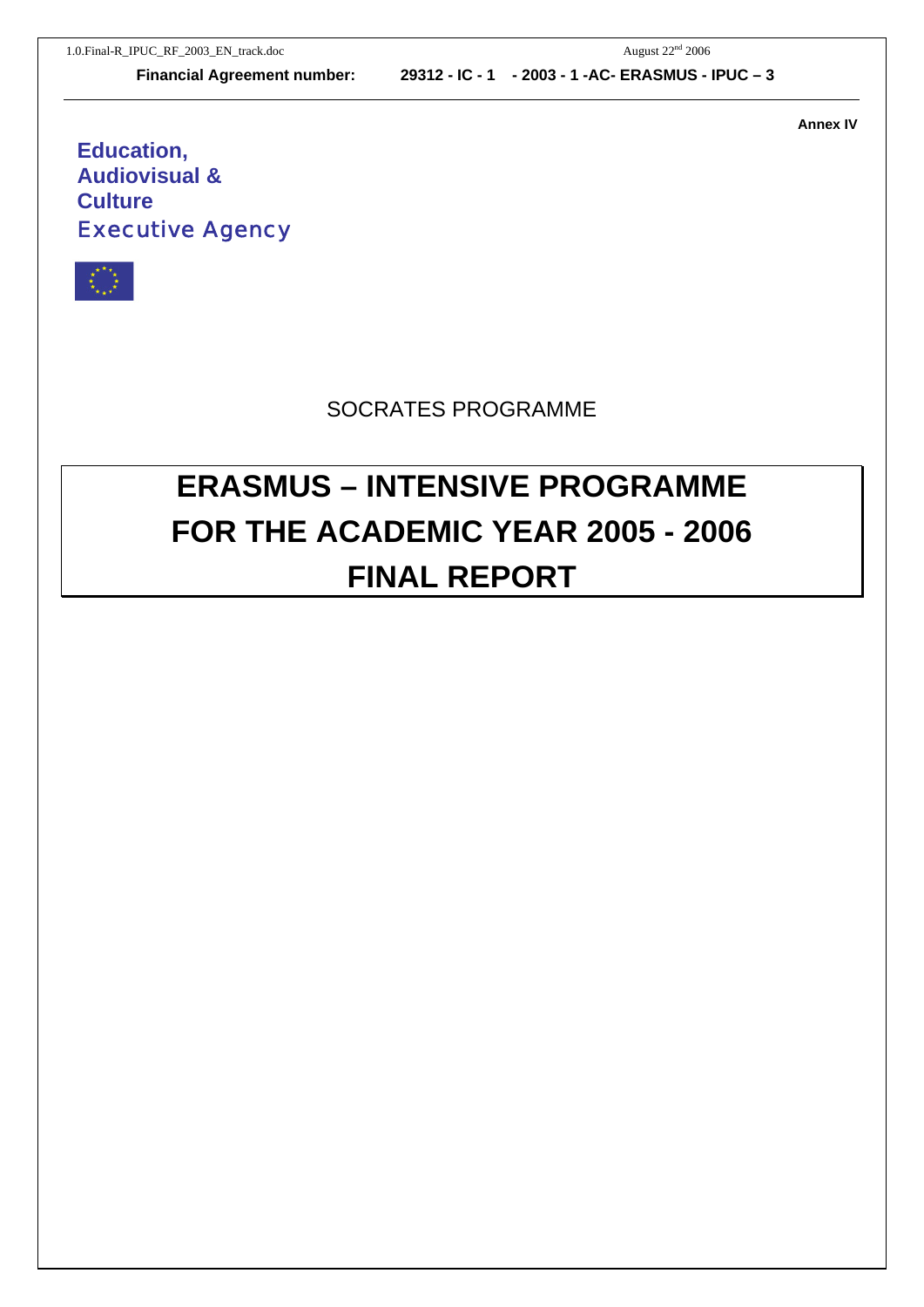### **General instructions**

#### **1. Overview**

The Final Report for the project comprises the following parts:

- **Part 1** Confirmation of the basic data on the project and the partnership held in the database of the Executive Agency.
- **Part 2** A description of the project activities, products and results.
- **Part 3** Declaration of Expenditure (presented as a series of self-calculating Excel tables).

#### **- Help Notes for the use of the EXCEL files for IP Final Reports**

**- Receipt Acknowledgement**

#### **2. General guidance**

- You should carefully read the *Administrative and Financial Handbook* (annexed to the Financial Agreement; later referred as the Handbook) before filling in the reporting forms.
- The Final Report is submitted by the Beneficiary on behalf of all the organisations participating in the project. The declaration on the following page confirms that a process of consultation and approval has been carried out throughout the partnership. It is therefore important that the required information should be collected in good time before the deadline for submission of the Final Report.
- The Report must be submitted in one of the **official languages** of the European Union.
- **Two copies of the Report** must be sent by the 15<sup>th</sup> January 2006 to:

#### **Education, Audiovisual & Culture Executive Agency Unit Erasmus/Jean Monnet/Study Centres Att.: Mr. Ralf RAHDERS Bourg BE - 1049 Brussels**

- You have to attach to your Report, **one copy of all project products and results**. If you refer to web sites, passwords should be given for all private areas.
- Each page of the Report and all copies of products and results have to bear the Financial Agreement number.
- You are strongly advised to send your Report by registered post to ensure a record of postage. Additionally, you are advised to keep a copy of the full report, including any annexes.
- Please note that a late submission of the Report may result in penalties or even cancellation of the Financial Agreement, in accordance with the general conditions of the Agreement.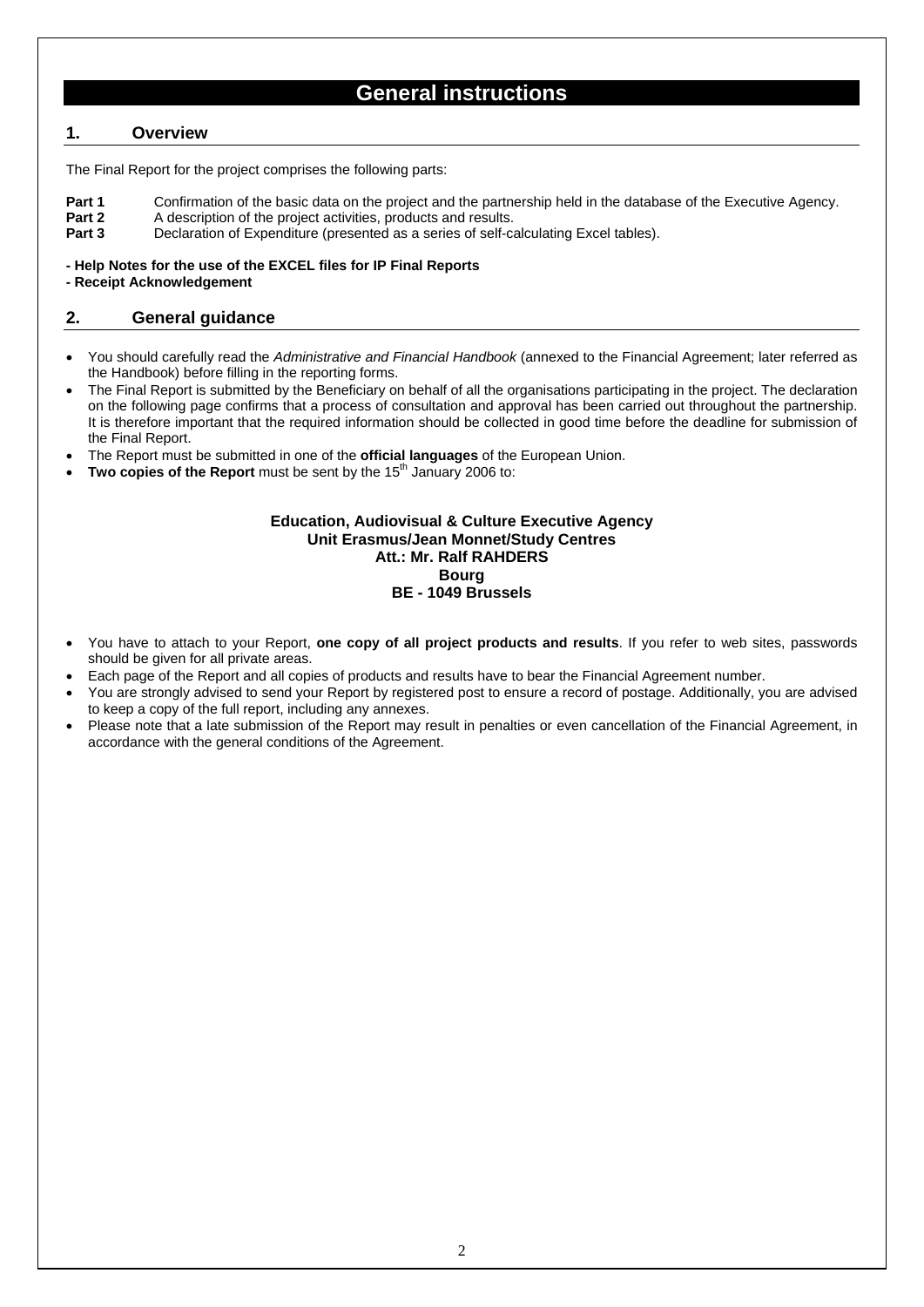## **Checklist and declaration**

| <b>Checklist</b>                                                                                                                                                                                                               |  |
|--------------------------------------------------------------------------------------------------------------------------------------------------------------------------------------------------------------------------------|--|
| Please check the following points before submitting your Final Report                                                                                                                                                          |  |
| There are two complete and securely bound copies of the Final Report.                                                                                                                                                          |  |
| The Financial Agreement number is specified on each page of your Report and on each attached document, product or<br>result.                                                                                                   |  |
| The Declaration by the Beneficiary below has been signed and stamped by the legal representative of the Beneficiary.<br>One copy of the Final Report bears an original signature.                                              |  |
| Part 1 (Project Data) of the Report has been duly amended or approved.                                                                                                                                                         |  |
| You have answered all the questions in Part 2 of the Report.                                                                                                                                                                   |  |
| You have completed the partner table and summary tables.                                                                                                                                                                       |  |
| One copy of all products and results is included.                                                                                                                                                                              |  |
| The Receipt Acknowledgement has been duly completed (first part only).                                                                                                                                                         |  |
| <b>Declaration of Expenditure</b>                                                                                                                                                                                              |  |
| All expenditure presented in Part 3 of the report is eligible (See section 2 of the Administrative and Financial Handbook).                                                                                                    |  |
| The expenditure is consistent with the activities undertaken during the eligibility period.                                                                                                                                    |  |
| All tables have been completed in EUR. Exchange rates have been calculated following the instructions of the Handbook<br>$(Section 3.3)$ .                                                                                     |  |
| The Declaration of Expenditure has been checked by the accounts or finance department of your institution. In particular,<br>the totals of the detailed tables are equal to the totals shown in the general table (Table 3.1). |  |

## **Declaration by the Beneficiary**

#### **Financial Agreement number:**

#### **29312 - IC - 1 - 2003 - 1 -AC- ERASMUS - IPUC – 3**

I, the undersigned, hereby declare that the information contained in this Report is accurate and in accordance with the facts. In particular the financial data provided in this Report corresponds to the expenditure actually incurred by the project partners for the execution of the project activities. This information has been checked and approved by the partners involved in the activities set out in this Report.

I herewith request payment of the outstanding balance for the project, in accordance with the terms of the Grant Agreement.

Signed in: VIENNA on  $/$  /

Signature of the Beneficiary's legal representative **Seal Access 1966** Seal/stamp of the organisation

*Name and function in capital letters* 

UNIV. PROF.DIPL.-FW.DR. HUBERT DÜRRSTEIN, Rector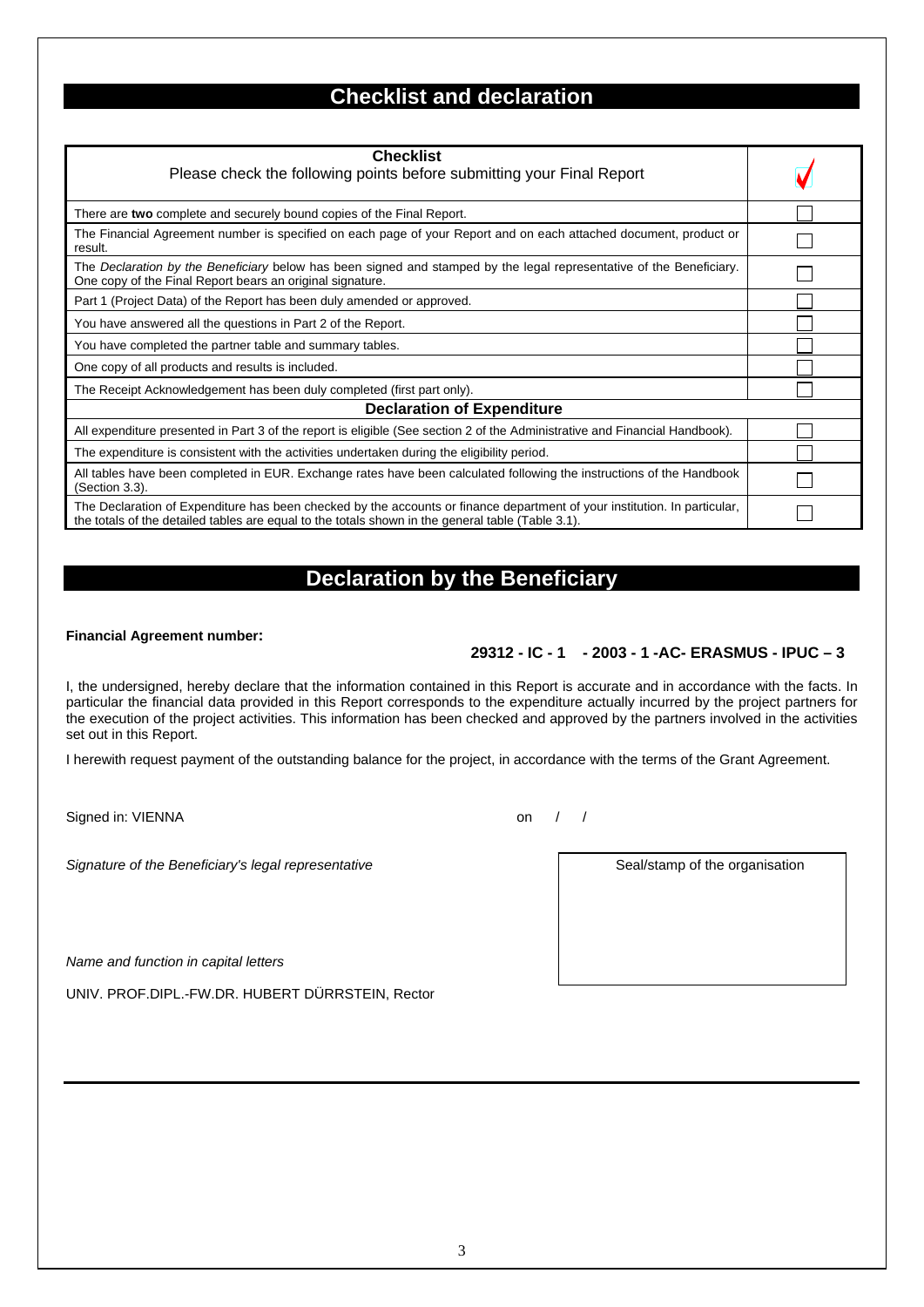# **Part 1: Confirmation of project data**

Please complete the fields of the following page on the legal representative and co-ordinator of the IP.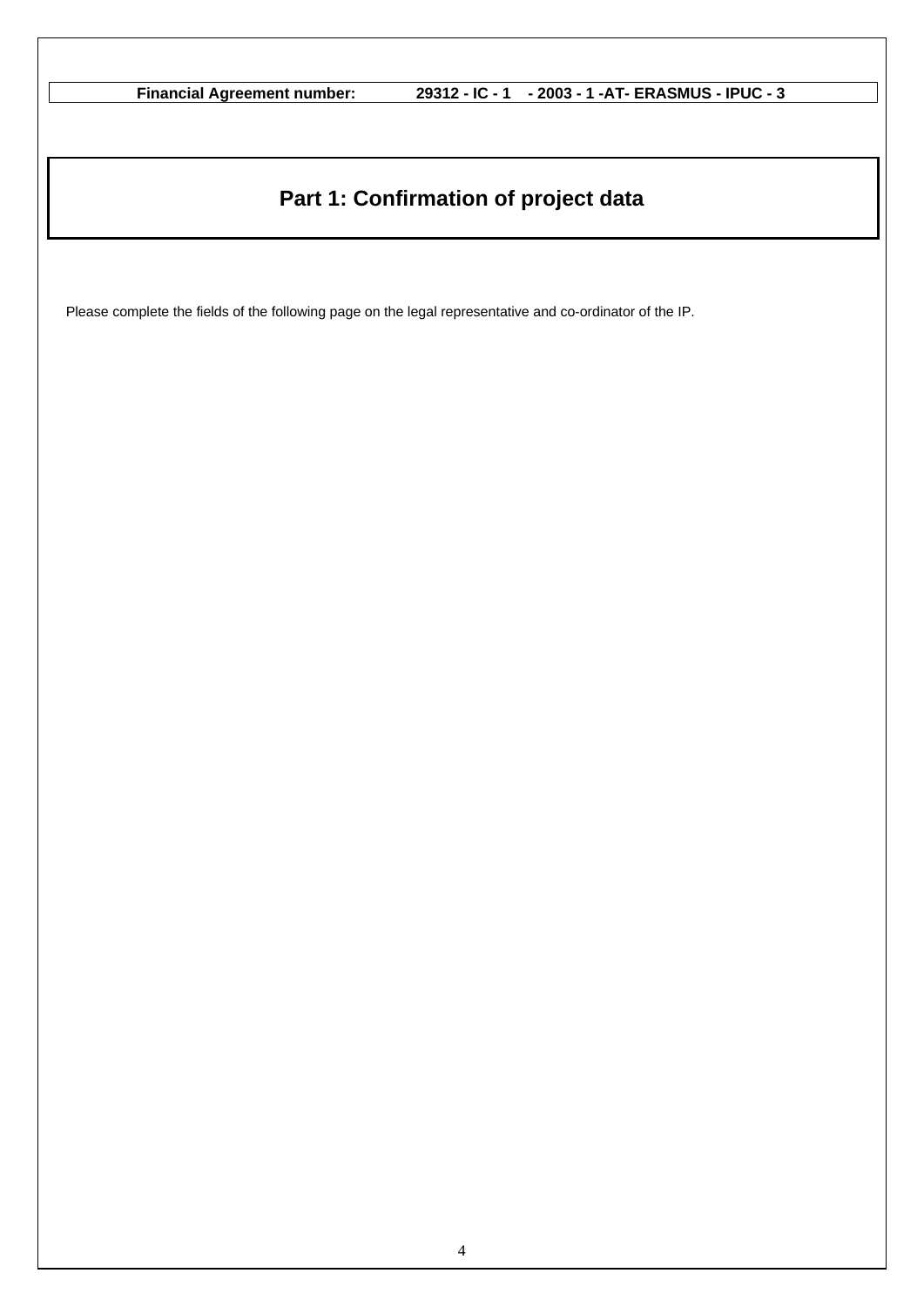### **IDENTIFICATION**

#### **Legal Representative**

(The same person as specified in the Financial Agreement, or as modified, of your institution)

| Full legal name of the institution in the national<br>language              | UNIVERSITÄT FÜR BODENKULTUR, WIEN                                   |
|-----------------------------------------------------------------------------|---------------------------------------------------------------------|
| Acronym of the institution, if applicable                                   | <b>BOKU</b>                                                         |
| Full name of the Institution in English (formal or informal<br>translation) | UNIVERSITY OF NATURAL RESOURCES AND APPLIED<br><b>LIFE SCIENCES</b> |
| <b>ERASMUS ID code</b><br>$(e.g.$ B BRUXEL01)                               | A Wien 03                                                           |
| Website                                                                     | http://www.boku.ac.at                                               |
| Legal representative of the institution (head of the                        |                                                                     |
| institution):<br>Last and first name                                        | Dürrstein Hubert                                                    |
| Legal address of the institution                                            |                                                                     |
| <b>Street</b>                                                               | Gregor Mendelstrasse 33                                             |
| Post code & town                                                            | A-1180 WIEN                                                         |
| Country                                                                     | AT                                                                  |
| Phone (including country and area codes)                                    | ++43 / 1 / 47654 1000                                               |
| Fax (including country and area codes)                                      | ++43 / 1 / 47654 1005                                               |
| E-mail address                                                              | rektorat@mail.boku.ac.at                                            |

#### **Coordinator of the IP**

(The address provided will be used for the acknowledgement of receipt and all further correspondence relating to the project.)

| Project coordinator:                     |                                                                             |
|------------------------------------------|-----------------------------------------------------------------------------|
| Last and first name                      | Kvarda Werner                                                               |
| Department/Unit                          | Department für Integrative Biologie / Zentrum für Umwelt und<br>Naturschutz |
| Official function within the institution | University Professor (retired)                                              |
| Correspondence address:                  |                                                                             |
| <b>Street</b>                            | Gregor Mendelstrasse 33                                                     |
|                                          |                                                                             |
| Post code & town                         | A-1180 Wien                                                                 |
|                                          |                                                                             |
| Country                                  | AT                                                                          |
| Phone (including country and area codes) | ++43 / 1 / 47654 4500                                                       |
| Fax (including country and area codes)   | ++43 / 1 / 47654 4505                                                       |
| E-mail address                           | Werner.kvarda@boku.ac.at                                                    |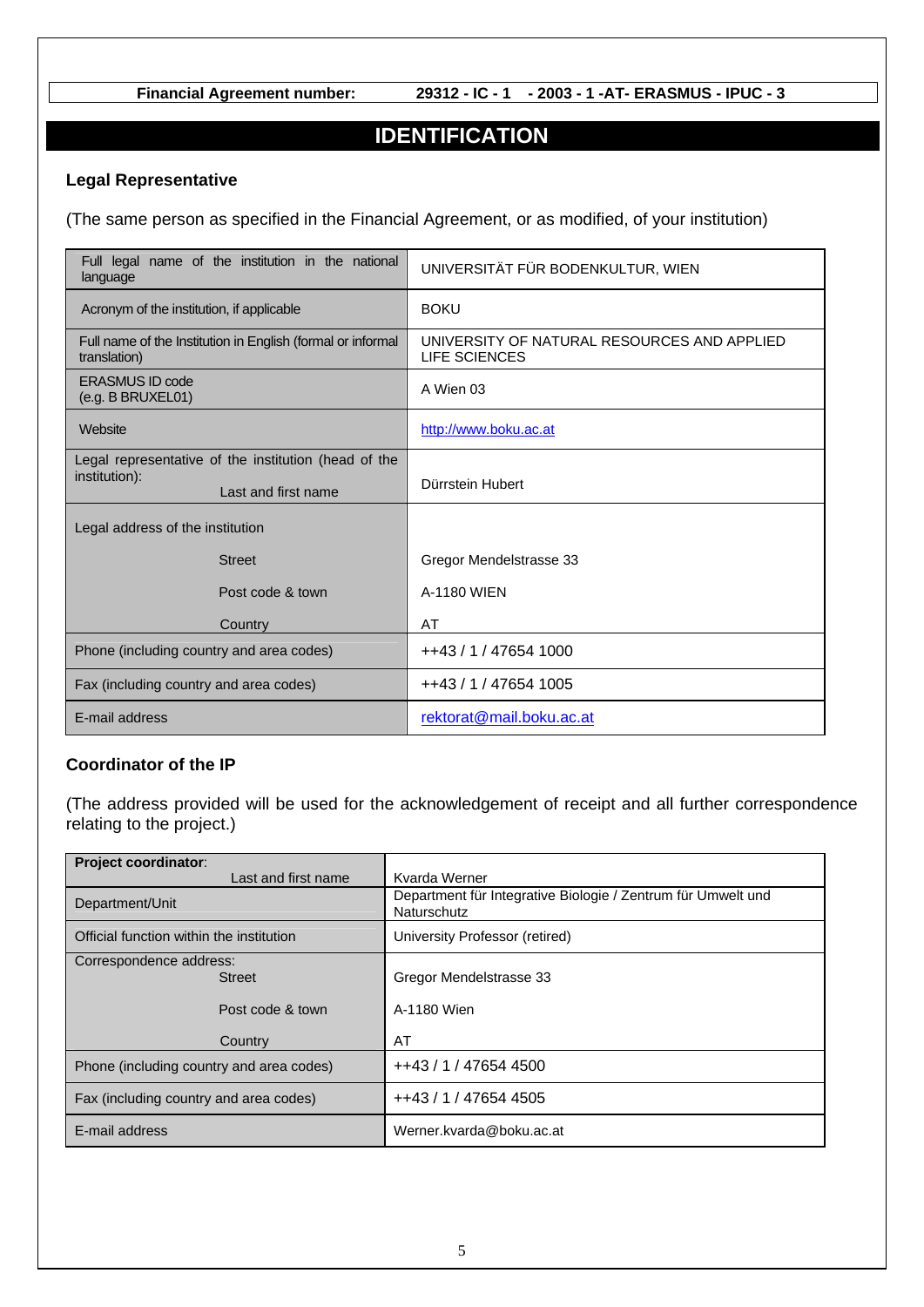## **Part 2: Description of project activities, products and results**

This section describes the activities of the project. It is divided in two sections.

**Section 2A** – Summary of the activities undertaken.

**Section 2B** – An overall description of the project.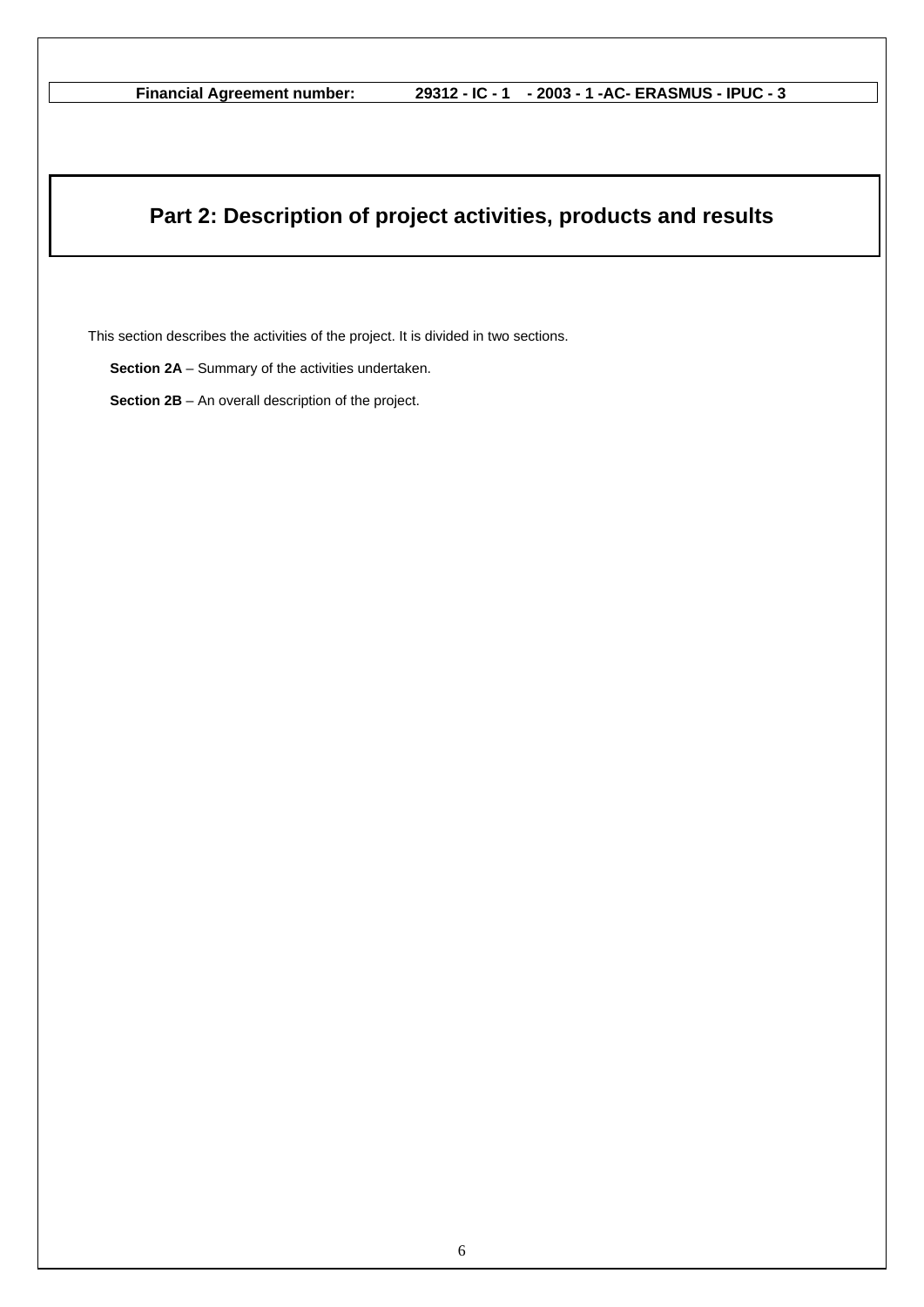## **Section 2A - Summary of the Activities**

#### **1. Project information**

| Title of the<br><b>Intensive Programme</b> | RESPONSIBLE USE OF SOIL AND LAND AND REGIONAL DEVELPOPMENT |                                                         |                 |                            |
|--------------------------------------------|------------------------------------------------------------|---------------------------------------------------------|-----------------|----------------------------|
| Subject area code<br>name                  | 01.0                                                       |                                                         | 02.0            |                            |
| <b>Location of the IP</b>                  | <b>Neusiedl am See</b>                                     |                                                         |                 |                            |
| Start date of the IP *                     | March 20 <sup>th</sup> 2006                                | IP*                                                     | End date of the | April 1 <sup>st</sup> 2006 |
| Total duration of IP* in<br>days           | 12                                                         | <b>Thereof</b><br>working<br>(subject-<br>related work) | days            | 11                         |

**\* The duration of the IP course, without including preparatory or evaluation activities.** 

### **2. List of ACTIVE partners who have taken part in the Intensive Programme**

| <b>Erasmus</b><br><b>Institutional</b><br>ID<br><b>Code (for Higher</b><br><b>Education</b><br>institutions) | of the<br>Full name<br>institution                                     | <b>Number of teaching</b><br>staff participating in<br>the IP | <b>Number</b><br><b>of</b><br><b>students</b><br>participating in the IP |
|--------------------------------------------------------------------------------------------------------------|------------------------------------------------------------------------|---------------------------------------------------------------|--------------------------------------------------------------------------|
| A-WIEN-03                                                                                                    | Universität für<br>Bodenkultur (BOKU)                                  | 2                                                             | $\overline{3}$                                                           |
| BG-SOFIA-12                                                                                                  | University of Forestry<br>(Lesotechnical University<br>$-$ SOFIA)      | $\mathbf{1}$                                                  | 3                                                                        |
| HU-BUDAPEST-03                                                                                               | Corvinus University -<br><b>BUDAPEST</b>                               | 1                                                             | 3                                                                        |
| HU-GÖDÖLLÖ-01                                                                                                | St.Stephen University -<br>GÖDÖLLÖ                                     | $\mathbf{1}$                                                  | 3                                                                        |
| SK-BRATISL-01                                                                                                | Slovak University of<br>Technology - Civil Eng-<br>ineering BRATISLAVA | $\overline{2}$                                                | 6                                                                        |
| SK-BRATISL-01                                                                                                | Slovak University of<br>Technology - Architec-<br>ture BRATISLAVA      | $\overline{2}$                                                | $\overline{4}$                                                           |
| A-LINZ-01                                                                                                    | Johannes Kepler<br>University - LINZ                                   | 1                                                             | 1                                                                        |
| D-DEGGEND-01                                                                                                 | Fachhochschule<br><b>DEGGENDORF</b>                                    | 1                                                             | $\overline{2}$                                                           |
|                                                                                                              |                                                                        |                                                               |                                                                          |
|                                                                                                              |                                                                        |                                                               |                                                                          |
|                                                                                                              |                                                                        |                                                               |                                                                          |
|                                                                                                              |                                                                        |                                                               |                                                                          |
|                                                                                                              |                                                                        |                                                               |                                                                          |
| <b>TOTAL</b>                                                                                                 |                                                                        | 11                                                            | 25                                                                       |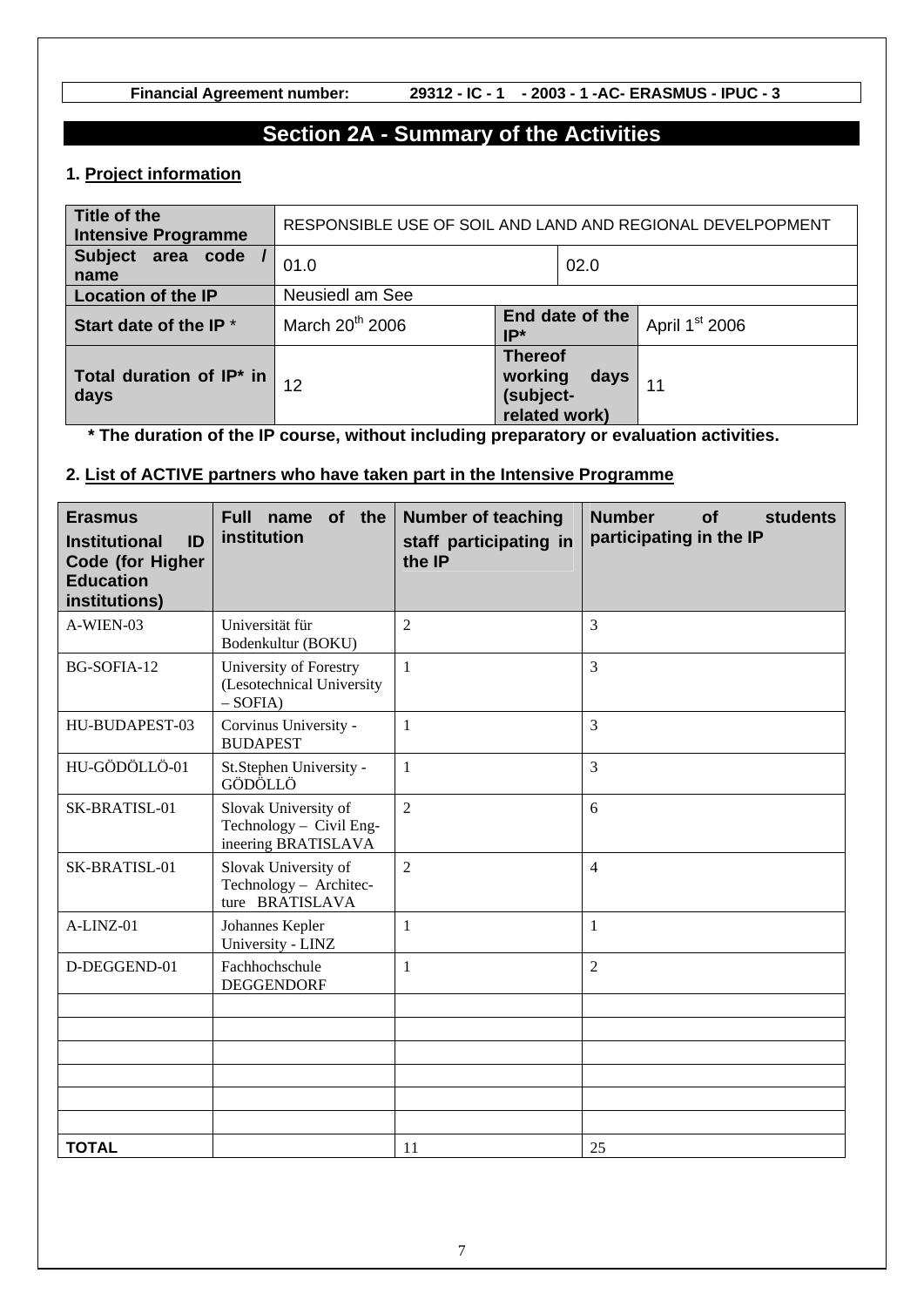### **Section 2A - Summary of the Activities (continued)**

#### **3. Description of the preparatory activities undertaken BEFORE and AFTER the actual Intensive Programme took place.**

**Please attach also a copy of the detailed timetable and/or programme of the actual Intensive Programme.** 

| <b>Stage of the project</b>     | <b>Activities undertaken</b>       | Lead partner, other partners      |
|---------------------------------|------------------------------------|-----------------------------------|
| (start-end dates)               |                                    | involved in the activities        |
|                                 |                                    | undertaken                        |
| <b>Stage 1 PRELIMINARY</b>      | + Organisation                     | Prof. Werner Kvarda               |
| $(01/07/05 - 22/11/05)$         | + Budget and Cofinancing           | Prof. Winfried Blum               |
|                                 | + Program for the Kick off         | <b>BOKU – WIEN</b>                |
|                                 | + Hand out Kick off                | Dora Rebeka Kertesz - BOKU        |
|                                 | + Team workspace and website       | Wolfgang Dorner-                  |
|                                 | www.academia-danubiana.net         | Fachhochschule Deggendorf         |
| Stage 2 KICK OFF                | + Meeting in Neusiedl am See       | Prof. Werner Kvarda               |
| $(23/11/05 - 25/11/05)$         | + Theoretical background -         | Prof. Winfried Blum               |
| Neusiedl am See - Firestation   | <b>DPSIR</b> method                | DI Dobromir Borislavov - SOFIA    |
|                                 | + Case studies                     | Dora Rebeka Kertesz – BOKU        |
|                                 | + Action plan for phase nr. 3      | Flora Möczenyi - BUDAPEST         |
|                                 | + Program of the Intensive         | Sandra Keyzlarova - BRNO          |
|                                 | program                            | Kurt Lentsch, Major NEUSIEDL      |
| Stage 3 <b>INVENTORY</b>        | + Documentation of Kick off        | BOKU, SOFIA, BUDAPEST,            |
| $(26/11/05 - 19/03/06)$         | + Preparatory work for the IP      | GÖDÖLLÖ, DEGGENDORF,              |
|                                 | + Case studies and lectures        | <b>FASTU, STU</b>                 |
| Stage 4 IP Block 1              | + Introduction of the theoretical  | Prof. Winfried Blum               |
| $(20/03/06 - 22/03/06)$         | background of the IPSOIL           | Ass. Prof. Tomaz Prus             |
| <b>LECTURES AND CASE</b>        | project and Presentation of the    | Prof. Werner Kvarda               |
| <b>STUDIES</b>                  | Case studies and lectures          | Ass. Prof. Katinka Mihova         |
| Neusiedl am See - Firestation   | http://www.academia-               | Doz. Jarmila Husenicova           |
|                                 | danubiana.net/projects/IPSOIL/IPS  |                                   |
|                                 | OIL%20II/KO_lectures.html          |                                   |
| Stage 5 IP Block 2              | + Discussion with the              | <b>IPSOIL GROUP,</b>              |
| $(22/03/06 - 22/03/06)$         | stakeholders of the region         | STAKEHOLDERS-NEUSIEDL             |
| <b>MIND MAPPING</b>             | + Elaborating a mind map           | Bärbel Keller, Nick Titz, Prof.   |
| Neusiedl am See - Firestation G | + Action plan for the projects     | Alois Herzig, Adolf Schendl, u.a. |
| Stage 6 IP Block 3              | + Projects: 1. Identity and visual | Prof. Werner Kvarda               |
| $(23/03/06 - 01/04/06)$         | quality of the landscape, 2.       | Ass. Prof. Katinka Mihova         |
| <b>PROJECTWORK</b>              | <b>Communication and Education</b> | Doz. Jarmila Husenicova           |
| Neusiedl am See - Firestation   | 3. Ecological Networking in the    |                                   |
|                                 | Learning region 4. Water Manag-    |                                   |
|                                 | ment 5. Tourism 6. Green map       |                                   |
| Stage 7 Projects                | Finalizing the projects and        | BOKU, SOFIA, BUDAPEST,            |
| $(02/04/06 - 22/06/06)$         | preparing documents for the        | GÖDÖLLÖ, DEGGENDORF,              |
|                                 | presentation (all groups)          | FASTU, STU,                       |
| <b>Stage 8 PRESENTATION</b>     | + Presentation at the Galerie 'In  | Ass. Prof. Vladimir Herber        |
| $(23/06/06 - 23/06/06)$         | den Gerbgruben' Neusiedl am        | Doz. Jarmila Husenicova           |
| Neusiedl am See - Gerbgruben    | See                                | Prof. Werner Kvarda               |
|                                 | + Press conference                 | Prof. Winfried Blum               |
|                                 | + Discussion with stakeholders     | Dora Rebeka Kertesz – BOKU        |
|                                 |                                    | <b>DI Dobromir Borislavov</b>     |
|                                 |                                    | Akos Pottyoni - Gödöllö           |
| Stage 9 FOLLOW UP               | + Evaluation (questionnaire)       | <b>BOKU</b>                       |
| $(24/06/06 - 30/10/06)$         | + Final report                     | Dora Rebeka Kertesz – BOKU        |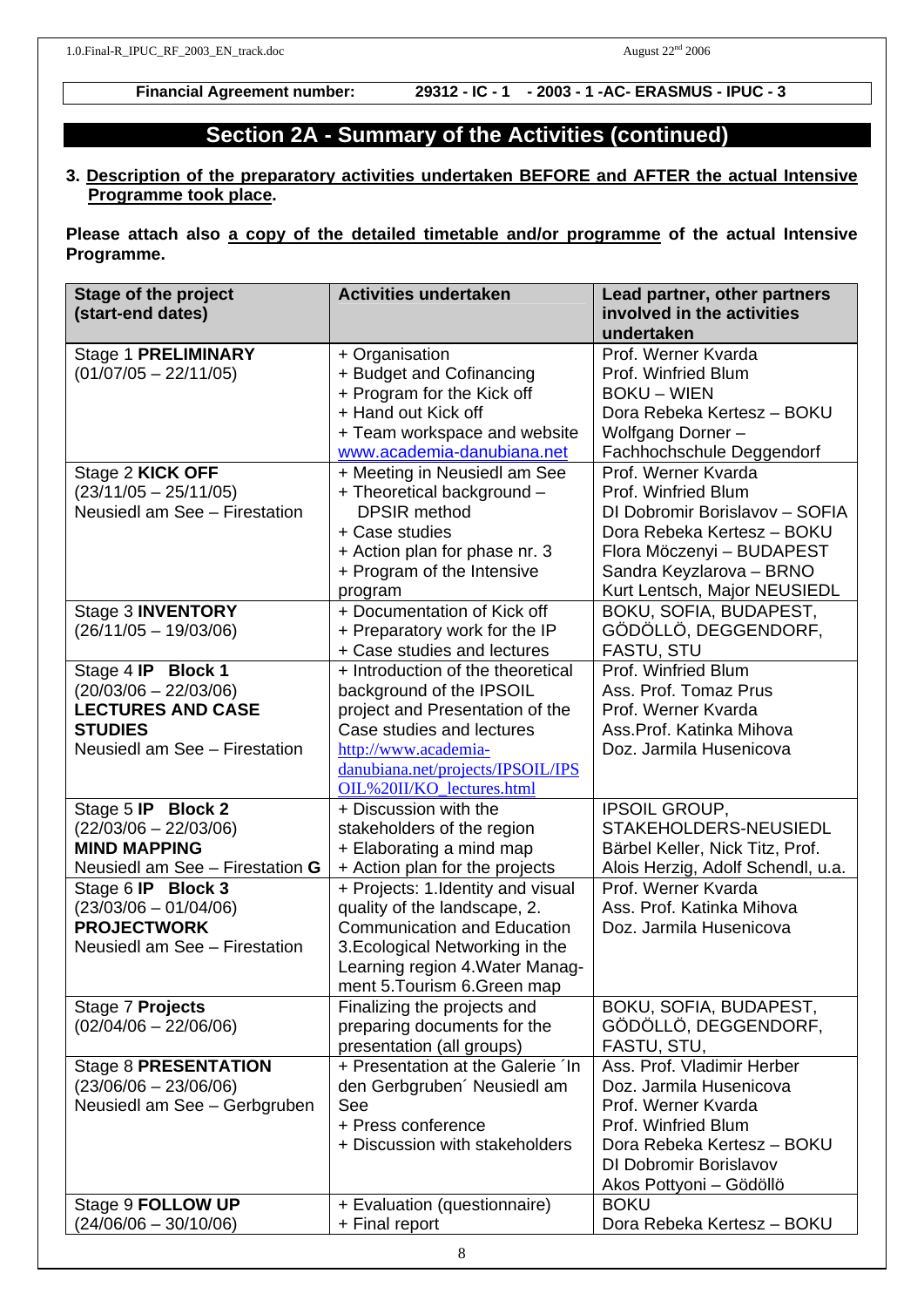### **Section 2B – Overall Description of the Project**

#### **Activities (maximum 3 pages)**

Please provide a comprehensive description, which gives a full account of the project work. It should cover the following:

**Objectives** 

- The **aims and objectives**: what were they? Have they been achieved? What means have been used to monitor their success or failure?
- How did the IP tie in with the **existing teaching programmes** of the participating institutions and explain what you consider to be **innovative** about the project (in relation to each of the participating countries if the situation is different in each of them), namely in relation to defining or building a **European dimension**).

#### Organisational aspects

- The **organisational approach and structure** developed within the partnership to manage the project: describe the role(s) of individual partners (including any non-participation), organisation of the work and the way transnational cooperation has taken place. Comment upon the appropriateness and effectiveness of the organisational approach in achieving the aims of the project. Please indicate also any other organisations/contacts involved.
- How was the **selection** of students and teachers made?
- Did you include disadvantaged and or disabled students and teachers in the project?

#### **Outputs**

- Describe the **outputs** of the project (the programme implemented, qualitative and quantitative description of teaching material produced specifically for the IP, report/theses from the students, web-based exercises, multimedia products, websites etc.) Specify the nature, volume, structure, content and language envisaged (where applicable).
- How was **academic recognition** arranged for the students? Were ECTS credits awarded and if so, how many ECTS points were awarded to how many students from which institutions?
- Any **additional benefits** and/or spin-offs of the project? What was the contribution of non-higher education institutions (if applicable) to the expertise and outputs developed in the project?

#### Evaluation and Dissemination

- What **tools and criteria** have been used to monitor and evaluate the appropriateness and effectiveness of your work (process and results)? Who did the evaluation? What were the results?
- Were the outputs of the IP **disseminated** to a wider audience and if so, how? Were links established with other projects and/or networks within Socrates or beyond? Have plans been made to extend the project partnership beyond the period of support from ERASMUS?

#### Feedback on the project

- Please describe any **divergence** from the initial project plan (aims and objectives, work programme, products, partnership, and budget). Give the reasons for the changes.
- Please provide an overview of any **difficulties** encountered during the eligibility period.
- Please add any additional comment you may wish to make to the **Executive Agency** (such as recommendations for future measures, administrative procedures, key issues, etc).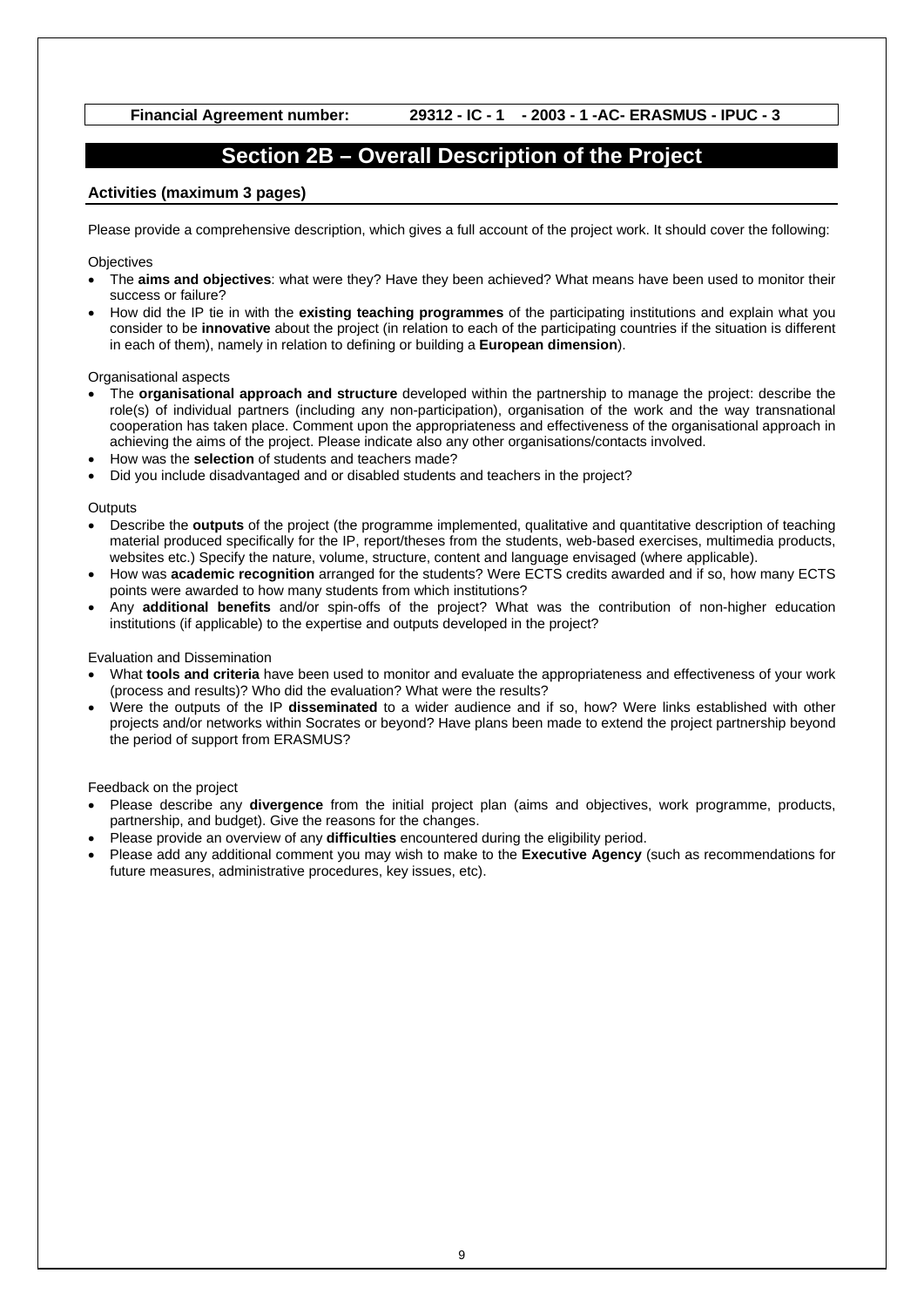### **Section 2B – Overall Description of the Project**

#### **Activity report answering questions above (please add additional pages if necessary)**

#### **OBJECTIVES**

#### **1… Aims and objectives:**

The **goals** of this IP are to work out a common vision and to co-operate in the development of measures against uncontrolled sealing and damage of soil and land, intending a balanced production and also developing concrete measures for integrated land utilisation to initiate a ´learning region´. The trend towards uncontrolled sealed surfaces and damage of an asset that is extremely short and cannot be reproduced, is continuing. The targeted reduction in the growth rate of permanently sealed surfaces is to be achieved by looking for concrete measures and solutions.

The **aims of this project** are to co-operate in the development of measures against uncontrolled sealing and damage of soil and land. We are working on concepts for solving these complex problems in cooperation with graduate students and Ph.D. students from nine Danubian countries (DE, AT, HU, SK, CZ, BG, SI, YU, UA) and also representatives of science and political administration in the Neusiedlersee region. Within the second part of the IPSOIL project, we were elaborating targeted projects of applied research for the multifunctional management of soil and land-use. The projects were dealing with primary and secondary responses towards satisfying the demand for improving new socio-political instruments or economic regulations, technical precautionary measures, legal decrees, ecological and also aesthetic structures.<sup>1</sup>

We also were monitoring about the success and failure of the project. Within a questionnaire we were asking the students last year (2005) and this year (2006) how they judged the scientific quality of the IPSOIL project. We are recognising this year an increase of the consent by the students



#### **2… Existing teaching programmes**

For the first time in one of the European regions we will transfer operational goals and objectives for soil protection within the basis of the ´EU soil communication´: "Towards a **thematic strategy for soil protection**" – COM (2002, 179 Brussels). Within this strategy, the objectives of our application, in particular the eight threats of soil, are mentioned explicitly. Aspired goals for sustainable land-use and soil protection and harmonising different demands of land-use should be accepted and balanced from a social and economic point of view and most of all significant in a scientific – technological – and ecological way, all of this regarding future generations.

We were asking the students how does the IP did tie in with the existing programmes of their institution. 14 students agreed on it and 8 said no. The answers were:

\* Programmes IP II is more different then other programmes in my institution, because we don´t have team works.

- \* Issue of IPSOIL programme is too specified comparing to existing teaching programmes on my faculty
- \* Somehow we learning every subject of IPSOIL II at home but not this way. At home we don´ t cooperate with people from other professions, so much.
- \* not yet, but we are working on it.

 $\overline{\phantom{a}}$ 

\* bad communication about this topics with representatives of department

<sup>&</sup>lt;sup>1</sup> http://www.academia-danubiana.net/projects/IPSOIL/IPSOIL%20II/lectures\_and\_casestudies\_24.html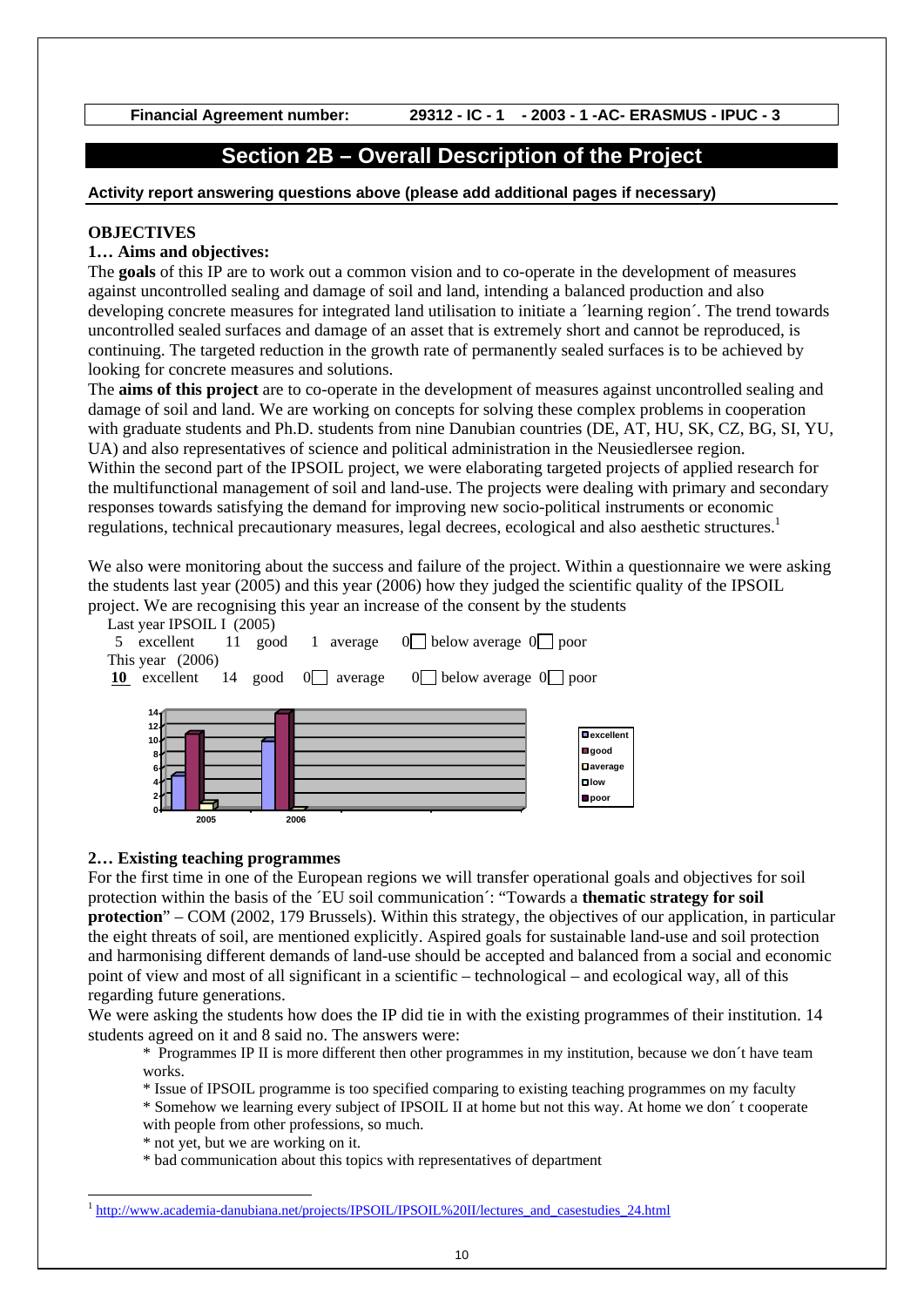\* In last years even landscape architecture has been taken out from the regular study program of young architecture students at the FASTU BA

Another question was the organisational approach of the IPSOIL project concerning the transnational cooperation

\* very o.k. , very good, well organised, on a very high level

\* I think that is the best idea (one of the best O of IP SOIL because trans-national cooperation is very need !

\* organisational approach is successful

\* good, the experience in different countries good communicated.

\* I think the organisational approach was very good. I am surprised that there was a cooperation especially with the universities from eastern Europe.

\* I appreciate the positive energy of prof. K. and his young collegues and new innovative technologies (i.g. computer aided information and communication technologies) very much

\* I mean there was good international cooperation

\* No.1. No barriers in communication

\* It is for me new experiences about education method and team works and I am so happy to be participant of this program

\* outstanding work, some others can only learn from

\* I mean the trans-national cooperation was good

\* very good, people who comes from different country knows the detailed situations of their own, it is useful.

#### **ORGANISATIONAL ASPECTS**

#### **3…Organisational approach and structure**

The role of the individual partners was very different. There was an active group, working with the students and also working on the various tasks within the eight threats of soil relating to the aims and objectives. Within the second phase of IPSOIL unfortunately some universities were not that much involved as last year, and the students had to work mostly alone, without scientific support from their home institute. There will be need in the future, for special forms of communication in order to convey preliminary tasks as mentioned in the application and also techniques from organisational learning such as team learning and systemic thinking. Within our project we follow the recommendations of the Transnational cooperation programmes from the EU ´ESDP (European Spatial Development Perspective)´ to promote an empowering dialogue and to implement it on a regional basis.

The organisational approach for achieving the aims of the project is really the hardest task. There are cultural phenomena concerning the relationship between the teacher and the student, the mode of learning within a project, or certain assumptions regarding self-organisation processes even for PhD. Students. Action research could help to analyse such complex social issues.

For getting in contact with the stakeholders from the region and also from different related institutions, we had several contacts with the project. Atelier Gerbgruben, IUCN, City of Linz, Burgenländische Forschungsgesellschaft, UNI Regio and others

#### **4… Selection of students and teachers**

The selected students were chosen at their home universities by their professors. Some additional students were participating on behalf of new scientific contacts – Belgrade, Sumy

**5… Disadvantaged and or disabled students and teachers in the project** 

There were no disadvantaged or disabled students or teachers participating in the project.

#### **OUTPUTS**

#### **6… Outputs**

The soil indicator framework - DPSIR approch – and its application in practice helps to understand complex systems and processes and to react by developing responses and solutions for strategies and operational procedures, to create landscapes great responsibility. This framework of the 'five main soil research clusters' serve as a theoretical background and teaching material for our project.<sup>2</sup>

<sup>&</sup>lt;sup>2</sup> BLUM, Winfried E.H.; BÜSING, Jürgen; MONTARELLA, Luca (2004): Research needs support of the European thematic strategy for soil protection. Trends in Analytical Chemistry, Vol 23, No.10-11, 2004. Published by Elsevier Ltd.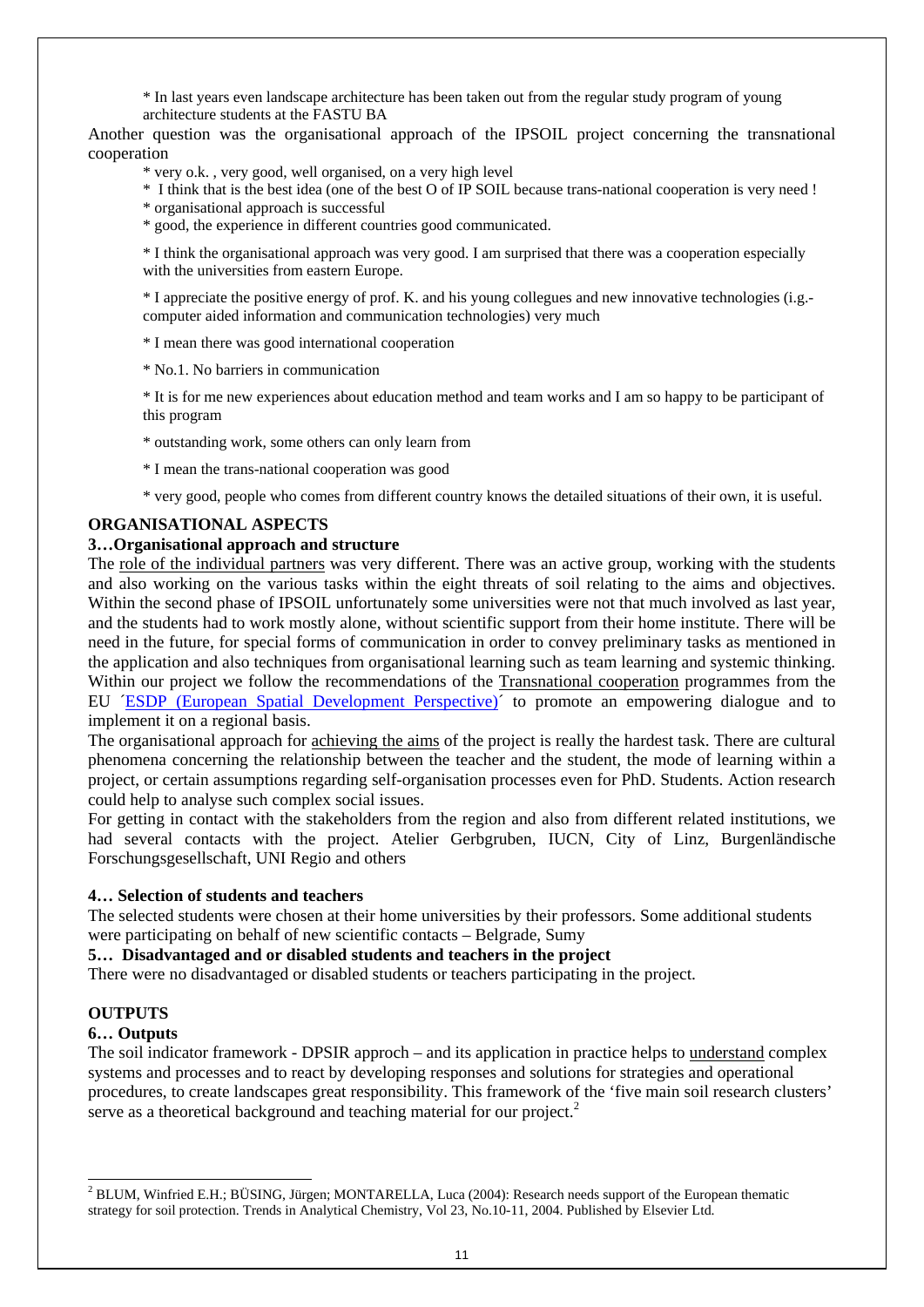Within the second phase of IPSOIL II in March 2006, we were elaborating targeted projects of applied research for the multifunctional management of soil and land-use. The projects were dealing with primary and secondary responses towards satisfying the demand for improving new socio-political instruments or economic regulations, technical precautionary measures, legal decrees, ecological and also aesthetic structures.<sup>3</sup>

The **external communication** is running on the Internet by our website http://www.academia-danubiana.net The **internal communication** take place on the course management system (CMS) of the Universität für Bodenkultur. It comprises of different tools promoting online collaboration such as chat rooms and forums. Access is limited to the Professors and PhD-Students participating in this project, as well as the supporting staff group. The different discussion groups, are structured thematically, participants can share their comments on certain topics of questions. Within the forum for informal communication the participants can contribute or discuss about their scientific work.

### **7… Academic recognition - ECTS credits awarded**

Within the IP we will make use completely of the ECTS points. They will be attributed within this project work, just the same as all the preparatory work.

(http://europa.eu.int/comm/education/programmes/socrates/ects\_en.html)

The program of the IP lasts 13 days and the participating students will get max 8 ECTS points. The students will receive 1 ECTS point for data collection as a preliminary investigation for the IP with a final report (2) weeks) and also additional **2,5** ECTS points for participating at the IP in Neusiedl am See and finally **2,5 – 4,5** ECTS points for elaborating a positive report (paper or Diploma work).

### **8… Additional benefits and/or spin-offs of the project**

A spin-off developed in the project will be the continuation of the BRIDGE project, to achieve a cooperative network of universities, cities and towns along the Danube, emphasising a common vision of measures against uncontrolled sealing and damage of soil and land, intending the development of concepts for integrated land utilisation and to initiate a ´**learning region**´. The **Neusiedlersee region** needs to become a ´learning region´ and enhance institutional capacity building. Within the strategy sketch of the town Neusiedl am See the third area of the negotiation process "The public initiative" suggests ideas and thoughts, in which we can see impulses to achieve objectives of the city. Such an example is maybe here the lobbying of the commune on the federal level for establishment a "University of the Panonia region" in Neusiedl am See. We already had a meeting with the rector Dr. Dürrstein from the BOKU and the major of Neusiedl am See Kurt Lentsch, for further cooperation between the city and the university.

#### **9… Tools and criteria to monitor and evaluate**

Within a questionnaire we made an Evaluation of the experiences in the Erasmus- Intensive Programme – IP Soil project. We were asking about the intention, to participate in a continuous project. **95%** of the participants agreed to come next year again. The evaluation was part of the final discussion. We were also asking, to what degree the IP Soil has certain effects (see chart below): Especially contacts caused by the project, have a very high value.



The project was introduced to the media at the final presentation on June 23<sup>rd</sup> 2006 and also presented at the European Land and Soil conference in Krems 2005. 4

As a result of our two year project work, the individual project reports and lectures by the students and experts are now being published in a book – Academia-Danubiana first issue A.D.1-2005. This publication is

 $\overline{\phantom{a}}$ http://www.academia-danubiana.net/projects/IPSOIL/IPSOIL%20II/lectures\_and\_casestudies\_24.html

KVARDA, Werner (2006): "Socrates Erasmus Intensive Programme" Responsible soil- and land-use and regional development. In: local land & soil news 16/17 I/06 The Bulletin of the European Land and Soil Alliance (ELSA) p.21-22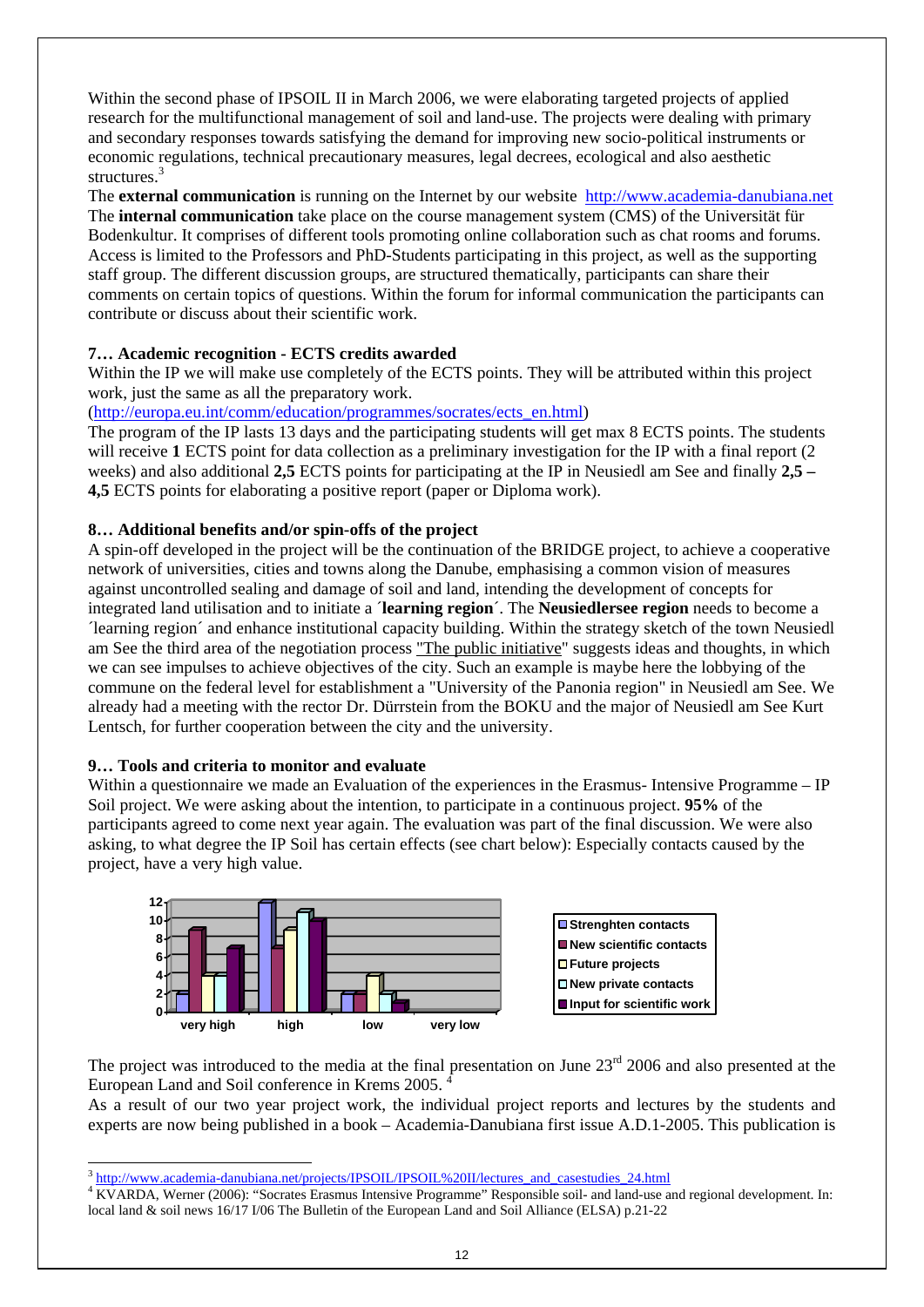intended for representatives of administration and the sciences dealing with practical issues of responsible use of soil and land, as well as for politicians and teachers who are responsible for the scientific underpinning of the issues in the future.

#### **10… Dissemination**

Within the UNIREGIO conferences http://www.iff.ac.at/uniregio/docs/info\_e.html a strategic positioning of universities and science transfer in regional development within the Vienna Region and Western Hungary took place. What kind of activities in research, education and consulting of universities and colleges are related to regional development? Who plays an active role? How can the co-operation between regional institutions and the universities be improved, what kind of supportive structures are needed? What do regional institutions expect from universities? Based on empirical research and surveys, representatives of higher education institutions and regional development professionals of the region were meeting in workshops to work on joint strategies for their co-operation. We had an intensive discussion with representatives form the Centrope region and could present the IPSOIL project to the public in Vienna, November 22nd 2005 http://www.iff.ac.at/uniregio/docs/uniregio\_kurzprotokoll\_AK\_workshop\_I.pdf and also in Györ, January  $17<sup>th</sup> 2006$ . http://www.iff.ac.at/uniregio/docs/uniregio\_protokoll\_workshop\_II.pdf

We also want to extend the project partnership within the initiative 'Grundtvig  $4<sup>5</sup>$  Networks  $^6$  through the transnational cooperation of adult education institutions in Europe.<sup>7</sup> One of our regional partner, Kurt Puchinger is suggesting one possible operational objective to develop a pilot 'curriculum' with a 'postgraduate´ orientation to qualify people to understand and manage a regional biosphere based development process. The target group should be professionals on different levels already involved in/or pre-qualified for regional development procedures. The general aims will strengthen the co-operation of education institutions (academia, non-academic) will improve job creation and help to make lifelong learning opportunities available to public institutions, NGOs (regional management) and in the private sector.

#### **FEEDBACK ON THE PROJECT**

#### **11…. Divergence from the initial project plan**

Referring to the partnership there was a change. The TU Zvolen was not able to continue. Students from other Slovak universities were participating in the project.

#### **12….Difficulties**

No significant difficulties were encountered with respect to the project.

#### **13…. Please add any additional comment you may wish to make to the Executive Agency (such as recommendations for future measures, administrative procedures, key issues, etc).**

+ We would recommend to show up the fixed days on the website.

+ We also would like to know earlier about the continuation of the project, with respect to the participating universities

 $\overline{a}$ 

http://www.sokrates.at/aktionen/aktion3.php<br>http://ec.europa.eu/education/programmes/socrates/grundtvig/home\_en.html

Burgenländische Forschungsgesellschaft (2005): Crossing Borders. Recommendations to Promote Cross-border Cooperation in Adult Education in European Border Regions. Developed within the SOCRATES / Grundtvig 1 Project. Eisenstadt: Research Society Burgenland. www.forschungsgesellschaft.at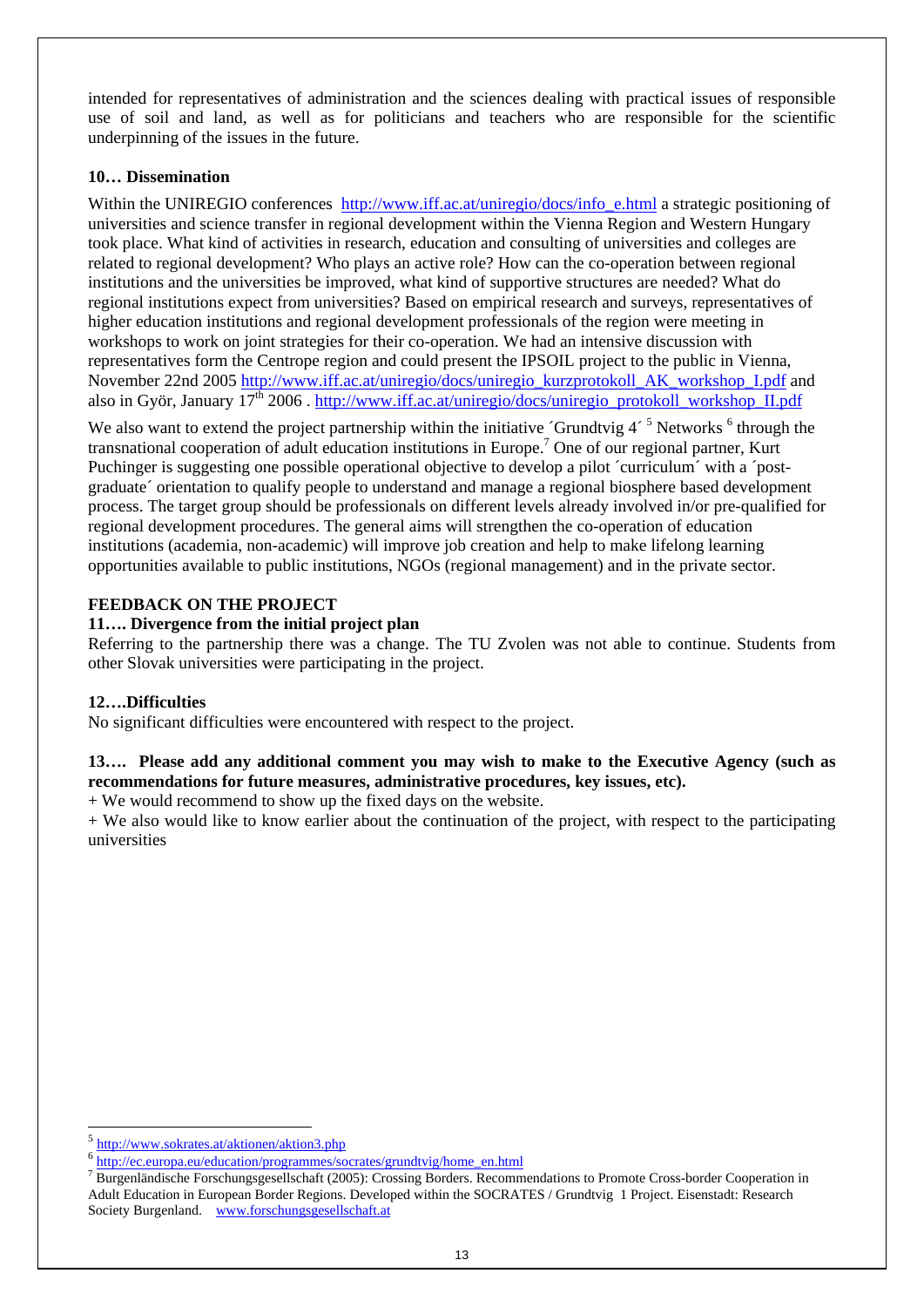## **Part 3 - Declaration of Expenditure (in EUR)**

This section sets out the financial information required by the Executive Agency. We advise you to read carefully the **Administrative and Financial Handbook** before filling in this section.

Table 3.1 provides a summary of the Total costs of the project. In addition the following tables must be completed if there is related expenditure:

- Table 3.2 provides a Breakdown of Organisational Costs
- Table 3.3a provides a Breakdown of Travel, Accommodation and Subsistence costs for TEACHER travelling to the IP
- Table 3.3b provides a Breakdown of Travel, Accommodation and Subsistence costs for STUDENTS travelling to the IP

In all cases table 3.4 (Breakdown of the sources of finance within the partnership) must be completed.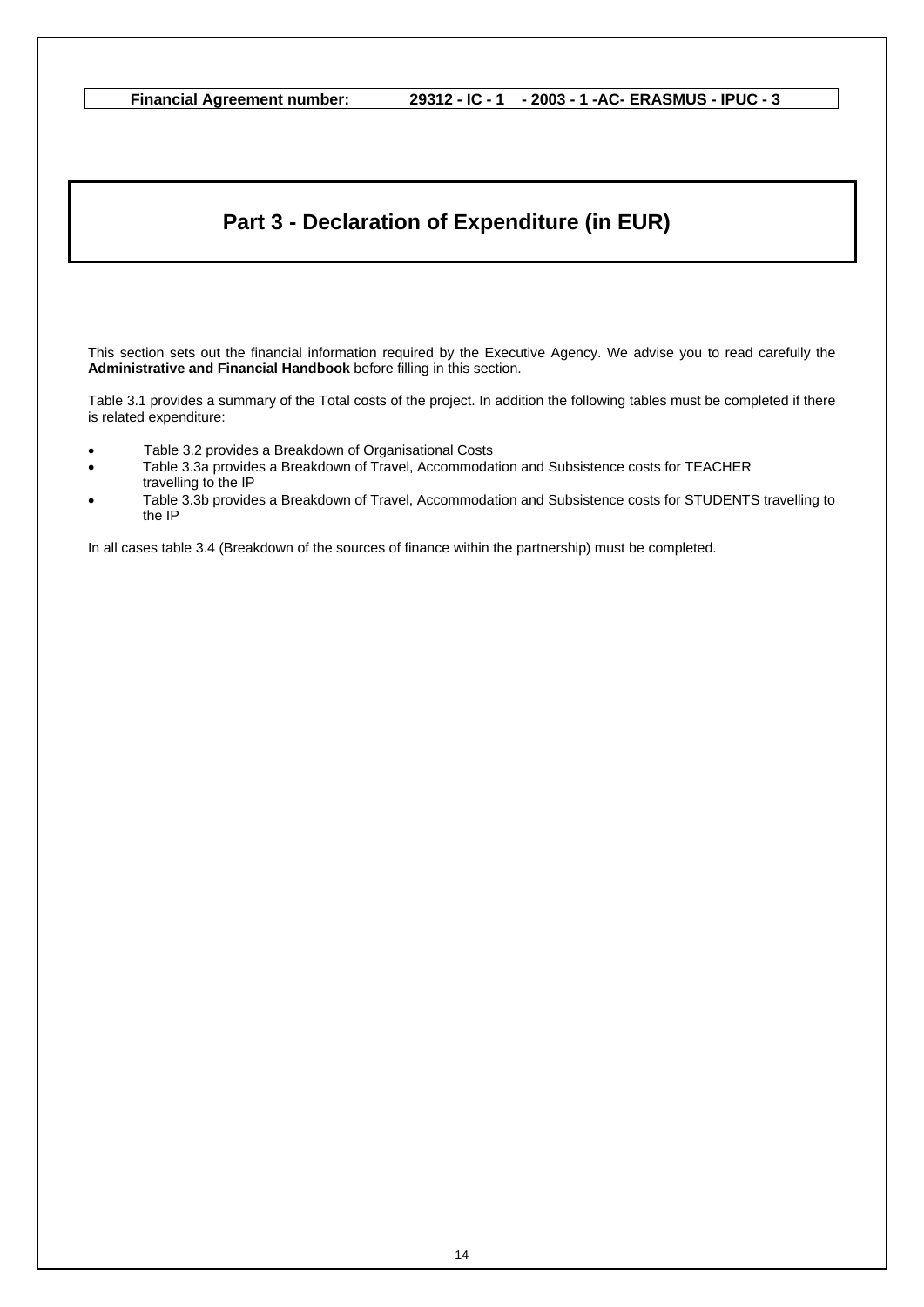### **Help Notes for use of the EXCEL Tables for IP Final Reports**

#### **General Notes:**

- ¾ **You cannot introduce additional rows to the EXCEL tables as the tables are locked**  should you require additional rows please send the EXCEL tables (electronically) to the contact details mentioned below and ask for additional rows to be introduced (please specify the number of rows that you require).
- $\triangleright$  All tables have an automatic "wrap text" function that will expand the cells in order to hold all the required data.
- ¾ **Only the yellow boxes are to be completed**. The blue, white and polka dot boxes are locked and therefore cannot be completed.
- ¾ **Each table must contain the project (agreement) reference**. Please ensure that you complete the appropriate cell within Table 3.1 - missing data is represented by an asterisk (\*).
- $\geq$  Table 3.1 is linked to the totals of tables of the other tables. Thus, as you introduce data to tables 3.2, 3.3a and 3.3b this will be automatically transferred to Table 3.1. **You will not be able to enter data in the automated cells within Table 3.1 as these cells are locked**.
- $\triangleright$  If you wish to add additional comments with regard to the declared expenditure please create a Word document for that purpose and send it to us with the EXCEL tables.

**Please also note that throughout the EXCEL tables there are a number of additional automatic formulas for which these cells are also locked.** 

**If you have problems using the Tables then please contact the following contact person at the Executive Agency:** 

**Mr. Benjamin Couls Rodriguez Telephone: +32 (0)2 296 41 01 e-mail: Benjamin.Couls@cec.eu.int** 

#### **Printing:**

- $\triangleright$  Highlight the Area to be Printed.
- $\triangleright$  Click on File then Print Area then Set Print Area.
- $\triangleright$  Do not change the formatting unless trying to fit the entire table on one page.

**For visitors and further information: Education, Audiovisual & Culture Executive Agency Unit Erasmus / Jean Monnet / Study Centres Rue Colonel Bourg 135-139 BE – 1140 Brussels Mr. Gilles GERVAIS Telephone: +32 (0)2 296 77 44 Fax: +32 (0)2 292 13 26 e-mail: Gilles.Gervais@cec.eu.int**